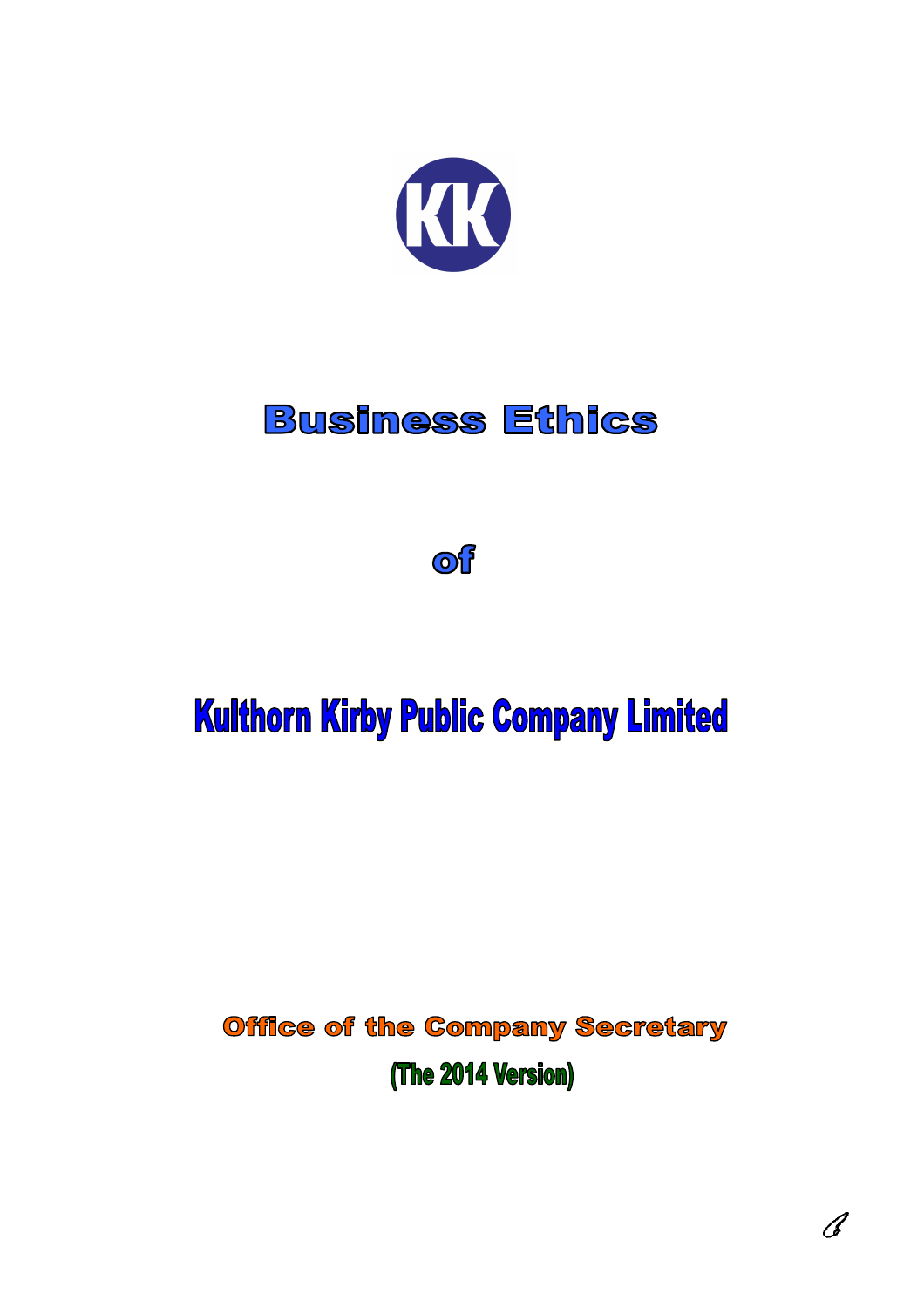#### **Messages from the Chairman**

Kulthorn Kirby Public Company Limited has been continually grown and expanded the business for over 30 years, due to the company's great awareness in ethical and moral issues. The Company distributed handbooks concerning business ethics for all members of the Board of Directors, managerial team and our employees. The handbook serves as a guideline for everyone to continue his/her duty with honesty, integrity, morality, and, of course, highest quality. It also reminds the Company to bring fair treatment in accordance with legal restrictions, to maximize shareholder value, and to prevent plausible conflicts of interest.

Kulthorn Kirby Public Company Limited strongly believes that the propensity to apply ethical practices to the organization will certainly enhance growth within the Company and acceleration of societal progress and country's economy.

1

 Sumeth Simakulthorn (Mr Sumeth Simakulthorn ) Chairman of the Board of Directors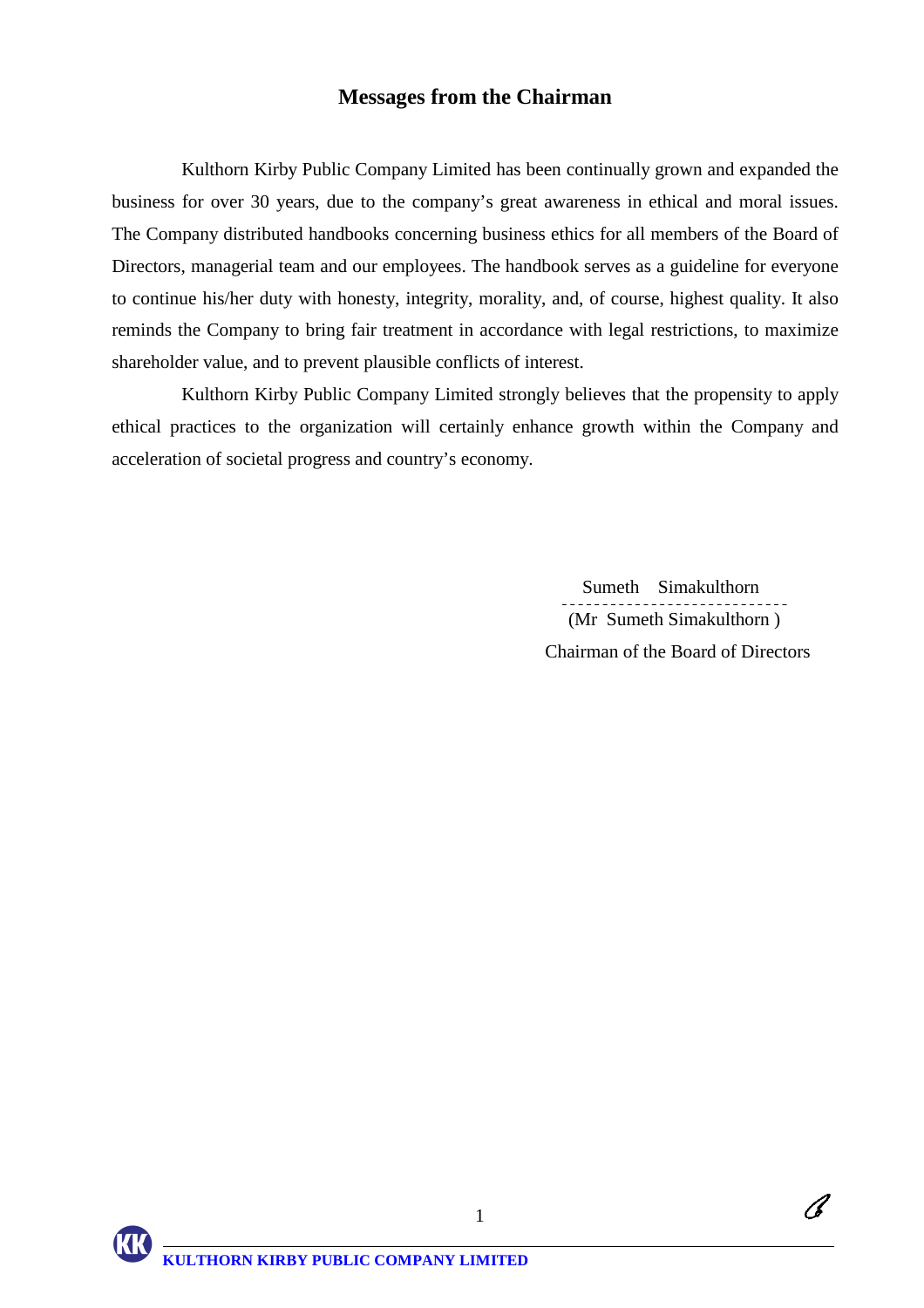## **Table of Contents**

## **Vision Mission Values** 3

### **Business Ethics**

| 1. Conflicts of Interest                                                    | 4              |
|-----------------------------------------------------------------------------|----------------|
| 2. Responsibilities to shareholder                                          | $\overline{4}$ |
| 3. Customer policies                                                        | 5              |
| 4. Trade Creditor policies partners policies                                | 5              |
| 5. Employee policies                                                        | 6              |
| 6. Counterpart/Competitor policies                                          | 7              |
| 7. Responsibility to society as a whole                                     | 8              |
| 8. Responsibility to community                                              | 8              |
| 9. Responsibility to environment                                            | 8              |
| 10. Receiving and giving present, property or other benefits policies       | 9              |
| 11. Corporate Social Responsibility Report / Sustainable Development Report | 10             |
| 12. Non-violation of human rights policies                                  | 10             |
| 13. Opinion or suggestion                                                   | 11             |
| 14. Procedures and methods on "Notifying the information on misconduct      | 11             |
| and the protection of the informant"                                        |                |
| 15. Ethics of the Directors and the Executives                              | 12             |
| 16. Ethics of the Employees                                                 | 13             |

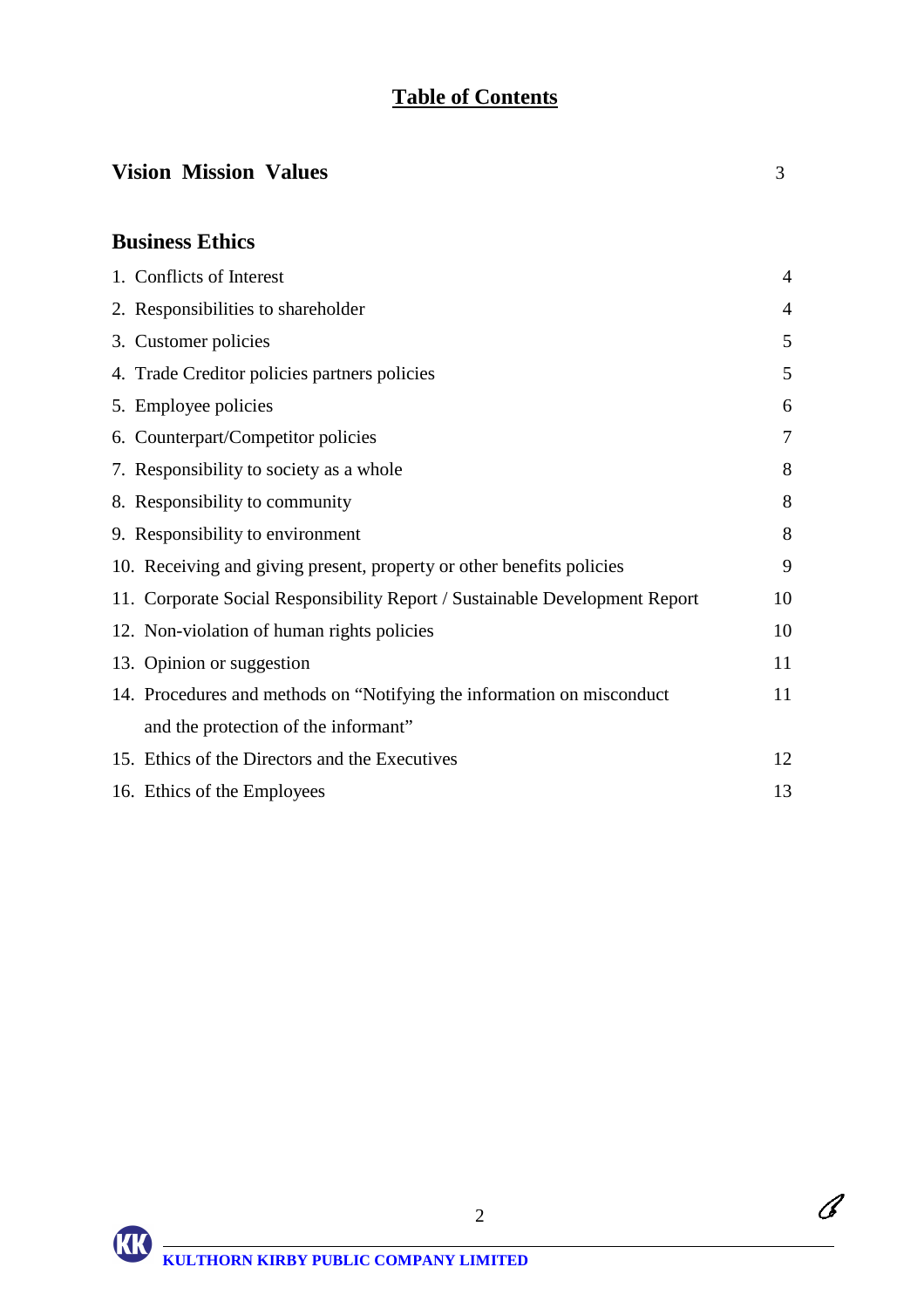**Vision :** To be the leader in the reciprocating motor compressor business in ASEAN

#### **Mission :**

- 1. To manufacture quality motor compressors with on time delivery and at a competitive price
- 2. To strengthen and improve partners relationship and satisfaction
- 3. To increase product development capability to serve and fulfill customers needs
- 4. To enhance the knowledge and improve the quality of life of the company' staff at all levels
- 5. To conduct its business in line with the social responsibility principles and environment regulations



- 1. Doing it right the first time
- 2. Learning and self development
- 3. Team working

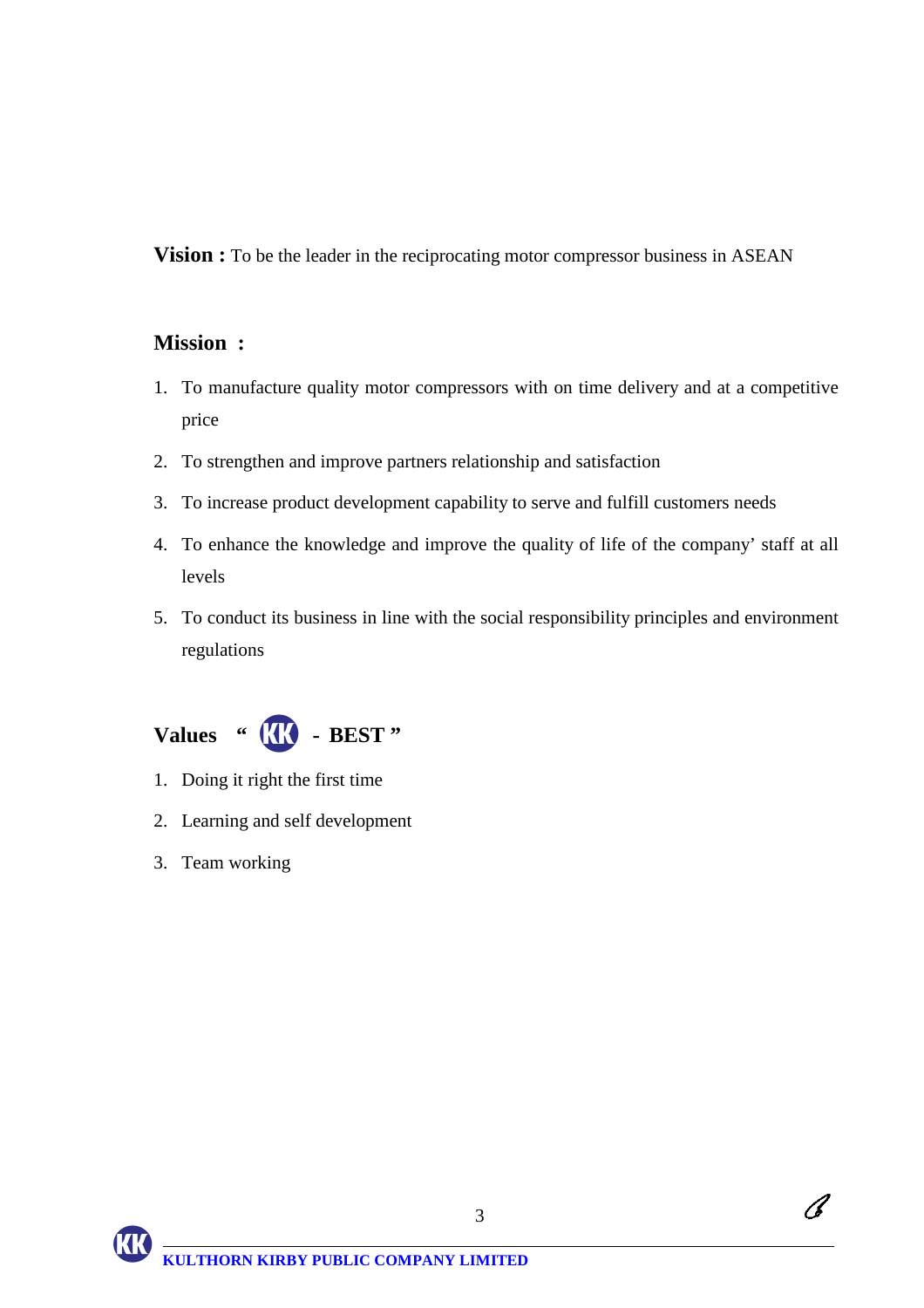## **Business Ethics**

#### **1. Conflicts of Interest**

The Company has drawn out guidelines for directors and employees to prevent conflicts of interest follow.

- 1. Refuse to use Company's information obtained in their posts for an opportunity to derive personal benefits by creating rivalry with the Company or involving in related businesses.
- 2. Refuse to use Company's information to buy shares for personal benefits or to leak Company's information to outsiders for their benefits.
- 3. Avoid all actions that may cause conflicts of interest with the Company;
- 4. In case that directors or employees commit any action related to the Company, the particular director and employee will be treated like an outsider, and will play no part in decision-making process;
- 5. Refuse to reveal Company's classified information e.g. electronic information, financial situation, work's plans, business information and Company's future plans during and after their posts.
- 6. In case of dealing with conflict of interest directors or employees must consult and ask countermeasure from their supervisors.

The Audit Committee will consider the conflict of interest is happened and propose to inform the Board of Directors about conflict of interest and connected transaction. The Board of Directors should consider carefully and comply with the Securities and Exchange Act. Despite price and condition will be accounted like an outsider and disclosed the detail, size, partner of contract, and reason in Annual Report and 56-1 Form as well as notes to financial statements for consideration of connected transaction. The directors who have conflict of interest should not be in the meeting to abstain for consideration and vote.

#### **2. Responsibilities to shareholder**

 $\overline{a}$ 

The Company upholds a principle to treat every shareholder without any discrimination.

- 1. Respect shareholder's right to information for evaluation purposes. Oblige to truthfully reveal annual income, financial status with other supporting documents with accuracy. Such practice is mandated by the Stock Exchange of Thailand and the Office of the Securities and Exchange Commission.
- 2. Operate all business affairs with moral conducts. All decisions are carefully made with fullest attention to accomplish fair deal and maximum benefit to every shareholder.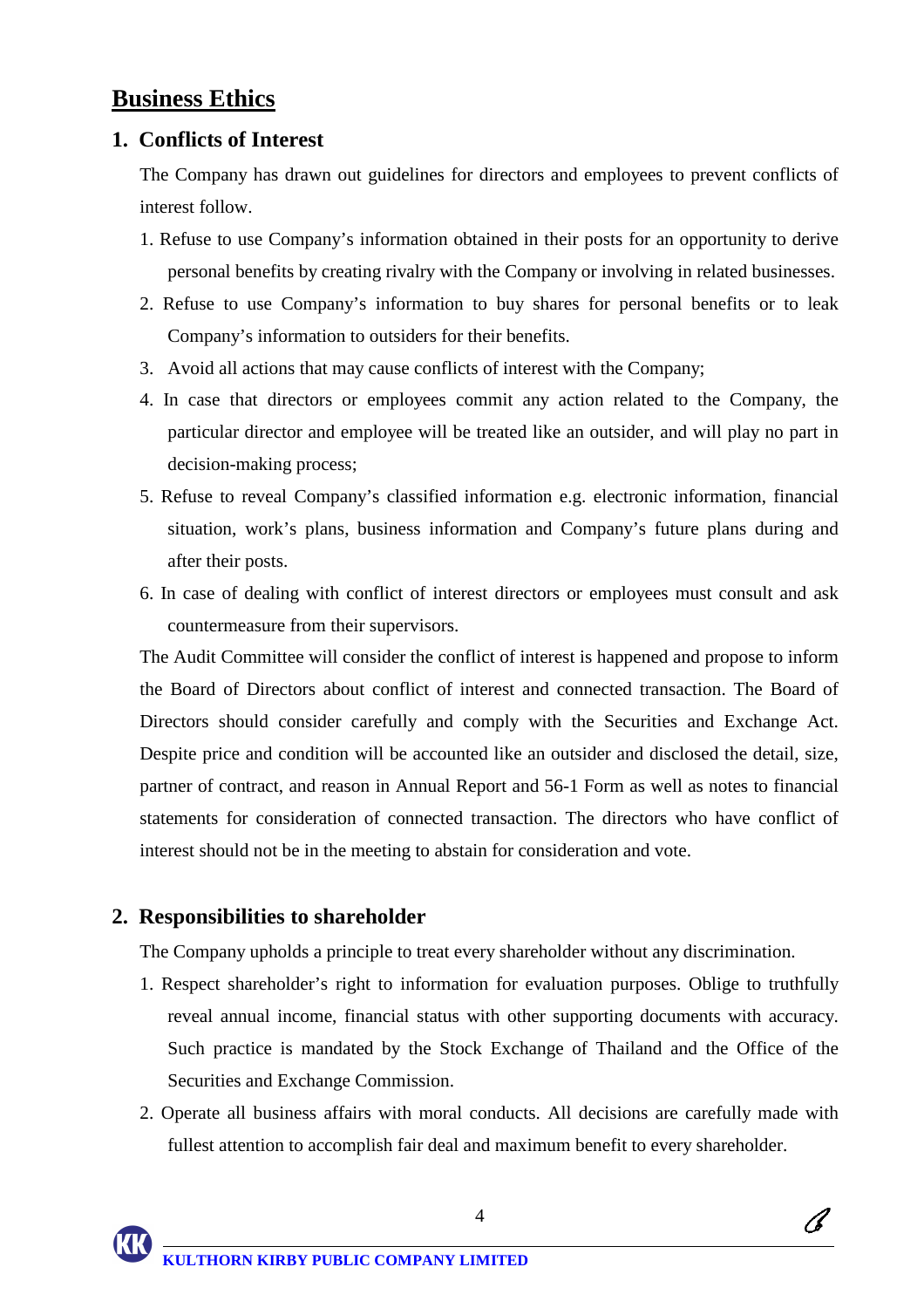- 3. Determine to maintain sustainable growth and stability of the Company, thus all shareholders can enjoy long-lasting benefits due to Company's superb performance and its efficiency and effectiveness in delivering all tasks.
- 4. Monitor and operate to ensure that appropriate transactions from financial management to administrative strategies are properly carried out to protect and raise benefit for shareholders.

#### **3. Customer policies**

The Company strongly believes in building confidence and bringing satisfaction to all of the customers. Since their trusts are critical to our business, the Company promotes the following policies:

- 1. Provide high-quality products and services at reasonable price.
- 2. Provide accurate information without any exaggeration that may cause misunderstandings on product's quality and quantity, or special conditions for each product and service.
- 3. Formulate procedures that permit customers to inform about drawbacks of the products or improper services, because those complaints are valuable for the Company to come up with immediate remedy and improvement for problematic products and services.
- 4. Provide effective after-sale services for customer's convenience.
- 5. Determine to provide and produce commodities and services that are trendy to satiate customers' needs.
- 6. Guard all customers' information as top secret and refuse to use them for personal benefits.
- 7. Support all activities that will strengthen, as well as maintain, lasting and healthy relationship between Company and customer.

#### **4. Trade partners and Creditors policies**

The Company must instigate fair treatment and mutual benefits to all trade partners and creditors because they are essential in contributing success to the Company. The Company has duty to:

- 1. Systematically provide products and services with the highest standard under these principles:
	- Must compete based on congruent information.
	- Must have clear-cut rules in evaluation and selection of trade partners.

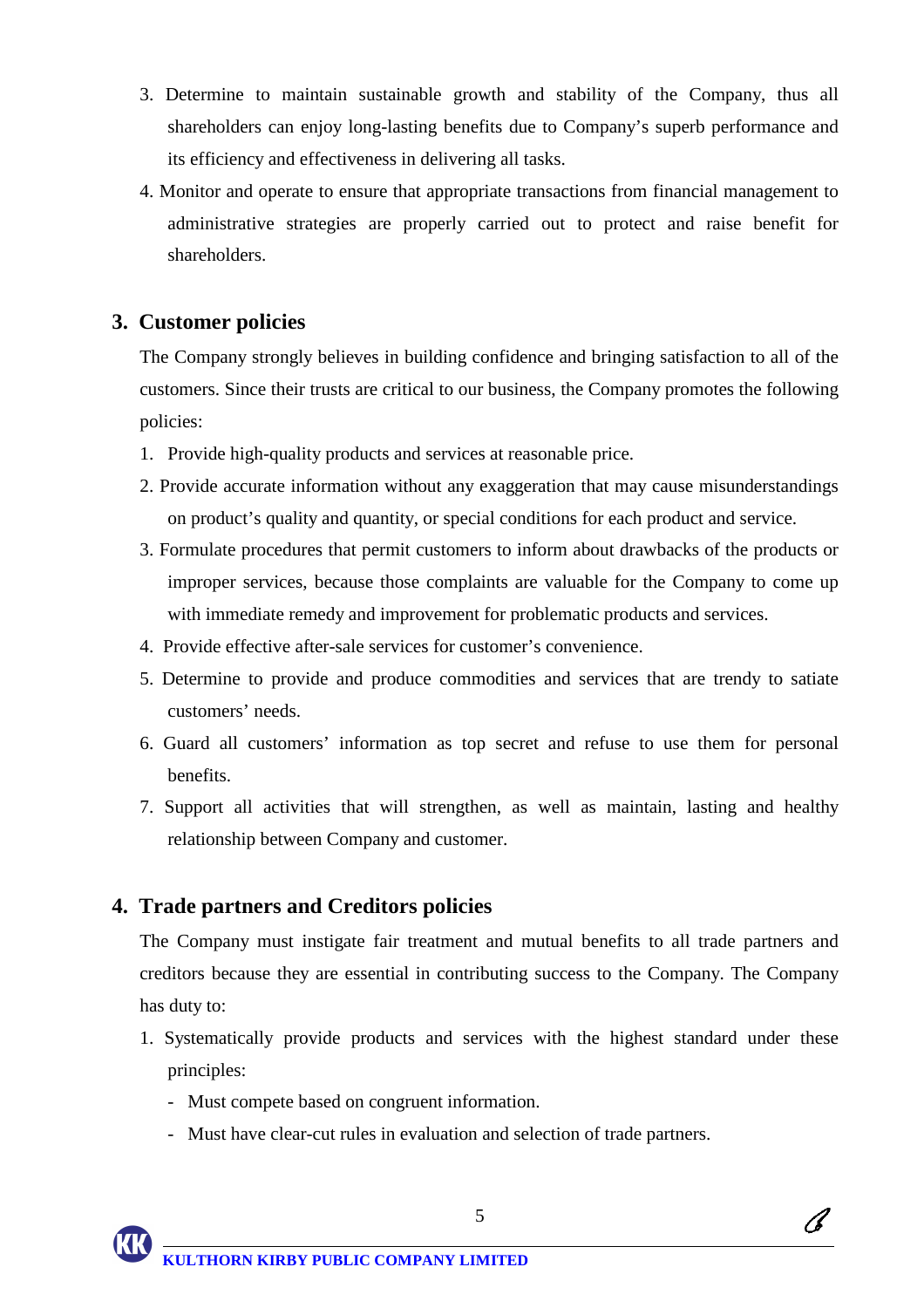- Must formulate fair agreements with trade partners.
- Must provide systematic operating and monitoring processes to ensure that all conditions stated in the agreement are strictly followed.
- All payments for all trade partners and creditors must be issued with punctuality and accuracy according to all conditions stated in the agreements
- 2. Strictly follow each covenanted condition.
- 3. In case the Company could not follow the covenanted condition, the Company will foregone notify to creditor for solving problem.
- 4. Develop and maintain good relationship between all partners with trust and confidence.
- 5. Refuse to accept any personal benefit offered by all trade partners and creditors.
- 6. Refuse to fabricate or falsify information that will cause misunderstandings to partners.

#### **5. Employee policies**

The Company highly regards all of the employees as invaluable resources and indispensable factor that propel the Company to meet all objectives and future successes. Henceforth, the Company is responsible to provide just opportunity, reasonable remuneration, promotion, appointment, transfer and development of potential by:

- 1. Maintain working atmosphere that is conducive to promote better safety for their lives and properties.
- 2. Provide the appropriate compensation such as medical fee, life insurance, annual checkup, reserve allowance fund, accommodation, subvention in case death of employees or employees' family, bus, fitness, etc.
- 3. Avoid all unfair actions that may cause instability of employee's position.
- 4. Treat every employee with respect to his/her right, honor and privacy.
- 5. Propose reasonable remuneration packages according to market situations, business competitions, job descriptions, work qualities, and Company's capability to pay for that remuneration packages.
- 6. Promoting, transferring, awarding and punishing, of employees are conducted with sincerity, and based on each employee's knowledge, effort, and appropriateness.
- 7. Pay importance on developing skills and potential of employees by constantly organizing various activities, for instance, seminars, training, and handing out scholarships for employees.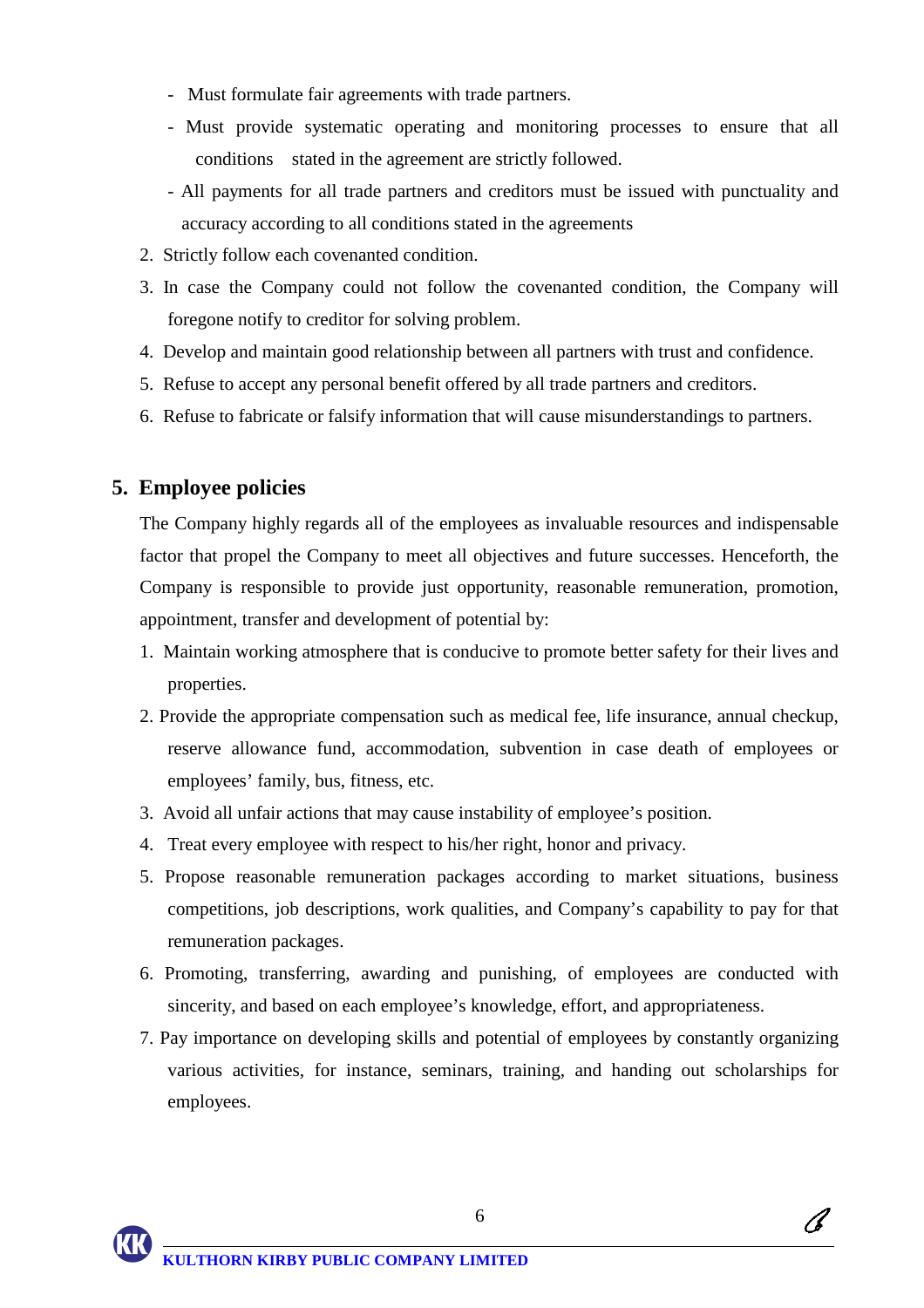8. Provide opportunities for employees to express opinions and file complaints related to their jobs. Those suggestions and complaints will be seriously taken into consideration for formulating solutions. This important policy is meant to draw benefits to all parties and spawn camaraderie in the office.

In addition, the Company emphasizes on the safety of life and health of employees as the following policies:

- 1. The Company will perform all necessary measures to ensure the safety of life and health of employees.
- 2. The Company seeks to control and prevent losses caused by fire, accidents and illness from working and maintain a safe working environment for employees as well as promoting and raising awareness of health care workers.
- 3. The Company is committed to developing and creating safety and health of employees in accordance with the requirements of the law.
- 4. The Company will support adequate and appropriate resources in accordance with the requirements of the law and commit to develop human resources with knowledge and awareness of safety and health of employees.
- 5. The Company is aware that a safety and health of employees is very important, it was the duties and responsibilities of executive, supervisors at all levels and employee to comply with the rules and the requirements of the law.

#### **6. Counterpart /Competitor policies**

The Company conducts all business affairs under just rules and competitions by holding the following principles:

- 1. Refuse to search for rivals' secret information by all means, dishonestly or inappropriately.
- 2. Refuse to ruin counterparts/Competitors' reputations by accusing them of wrongful actions.
- 3. Refuse to violate intellectual property rights of business' counterparts /competitor.



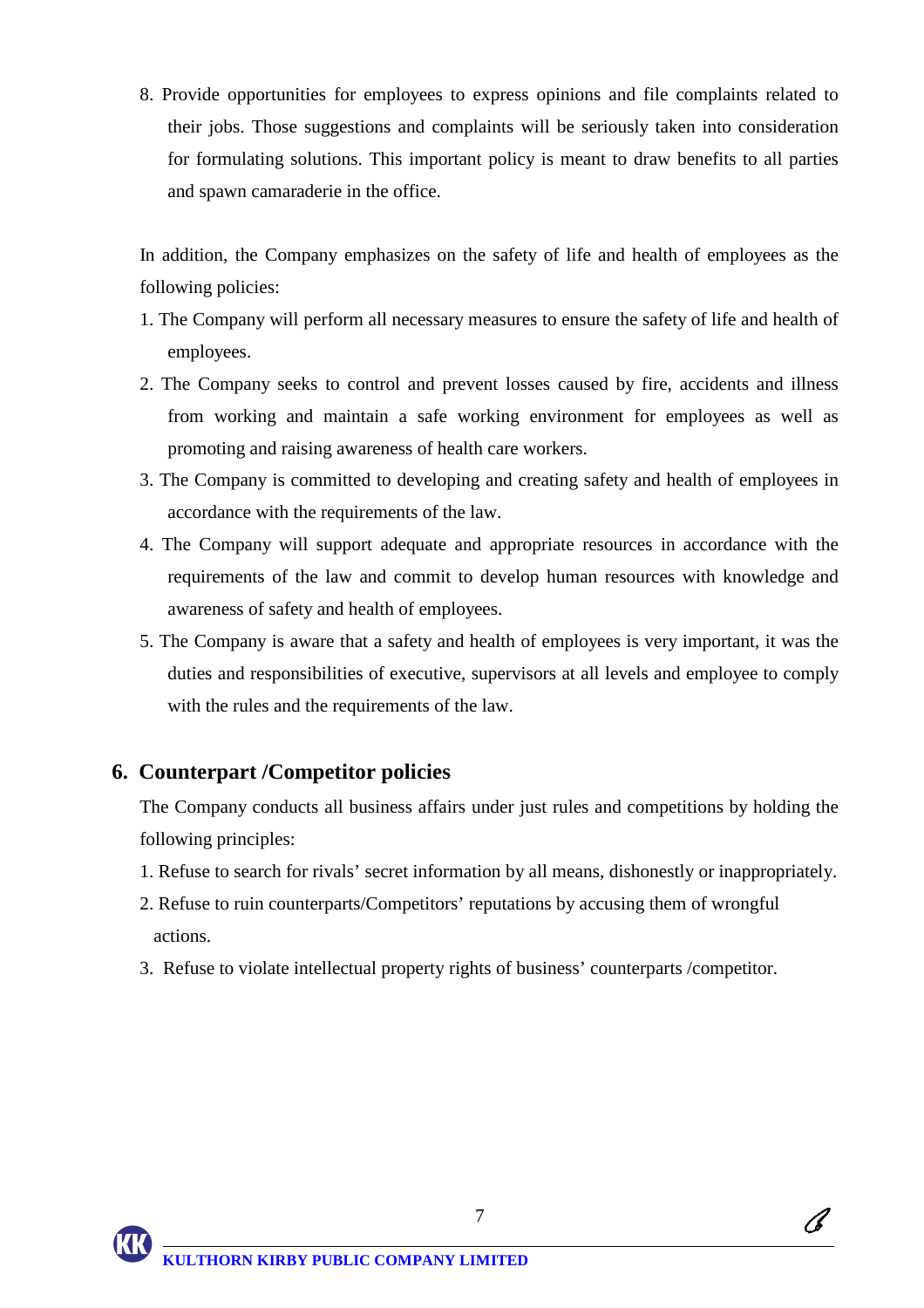#### **7. Responsibility to society as a whole**

The Company recognizes that it can survive and grow in a society that is vigorous and prosperous.

Therefore to bring about societal progress, the Company has policies to:

- 1. Participate in societal improvements with financial support to all activities that aim to maintain beneficial cultures, customs, and rituals. Moreover, the Company will involve in religious activities regularly.
- 2. Support educational activities, vocational development, and athletic ability, as well as sanction for outreach people.
- 3. Support and aid society and community, and also always aid sufferers.
- 4. Practicing in comply with all related laws and regulation.

#### **8. Responsibility to community**

The Company has defined the scopes and practices on strengthening the closed relationship with surrounding and nearby communities as follows:

- 1. To cultivate consciousness to the Company's employees on responsibility to the society, community and environment via media and internal activities continually.
- 2. Strengthen good relationship with the organizations, both from public and private sectors, as well as the community leaders in various levels so that the works for community development can be harmoniously coordinated on sustainable and concrete basis.
- 3. To provide the buildings, materials including funds to oversee the livelihood condition and safety of the communities.
- 4. To raise funds and supply the necessities to help the disaster victims.

#### **9. Responsibility to environment**

 $\overline{a}$ 

The Company recognizes the duties and responsibilities to environment, the Company has policies to:

- 1. Operate the business by taking into consideration of conservation and security standard, and also be civility to follow the law and related regulations.
- 2. Utilize natural resources in form of raw materials, investments, human resources, and energies in prudent manners.

8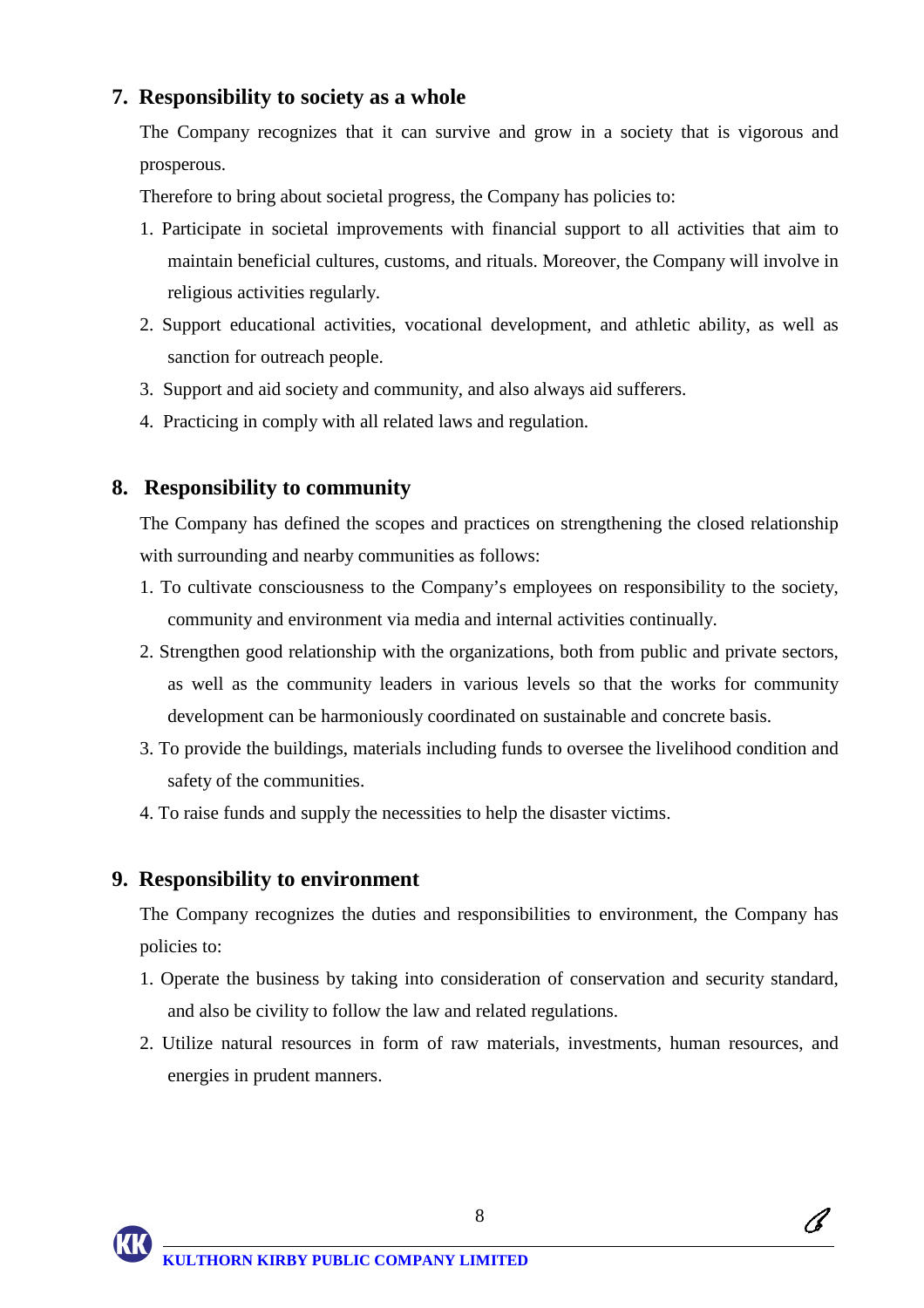- 3. Support care taking environment activities and conservation campaign continually supports environment conservation to social and other organization as well as public environment news for making image and good understanding of the Company's environment management.
- 4. Foster the guideline of responsibility to environment for understanding the importance of environment by training the employee continuously for efficient environment system.

#### **10. Receiving and giving present, property or other benefits policies**

Receiving or giving any benefits as tradition and morality to express gratitude or maintaining business relation as usual should be done with appropriateness. The Company will not encourage or expect the receiving person to ignore his/her duty and/or return favor from giving inappropriate present, property or other benefits with the following practices:

- 1. Receiving and giving property or other benefits that could improperly influence decision making;
	- The employee of company shall not receive or give money, property, merchandise or any benefits involving anyone whose intention is to persuade the employee to commit or omit anything contrary to duty.
	- Receiving present or property shall be compliance with morals, and shall not be illegal as well as such gift or property shall not be illegal.
	- Paying for business expenses such as meals and other forms of hospitality that are directly connected to performance of business commitments is acceptable, but such expenses must be reasonable.
	- Giving present, property or other benefits to government officer in Thailand and other countries must be sure that it shall not against the law and local tradition.
- 2. Receiving or giving present and the memento:
	- Before receiving or giving present or memento, should make sure that such an action does not violate the law and the Company's regulations. Gifts exchanged in the normal course of business should be inexpensive and appropriate to the occasion.
	- Avoid receiving or giving present or memento that could unfairly influence a decision in the performance of one's duties. If it is necessary to receive a gift of unusually high value from someone doing business with the Company, report the matter to the superior.
	- Keep records of expenses as evidence of the value of present or memento given, so that can be examined later.

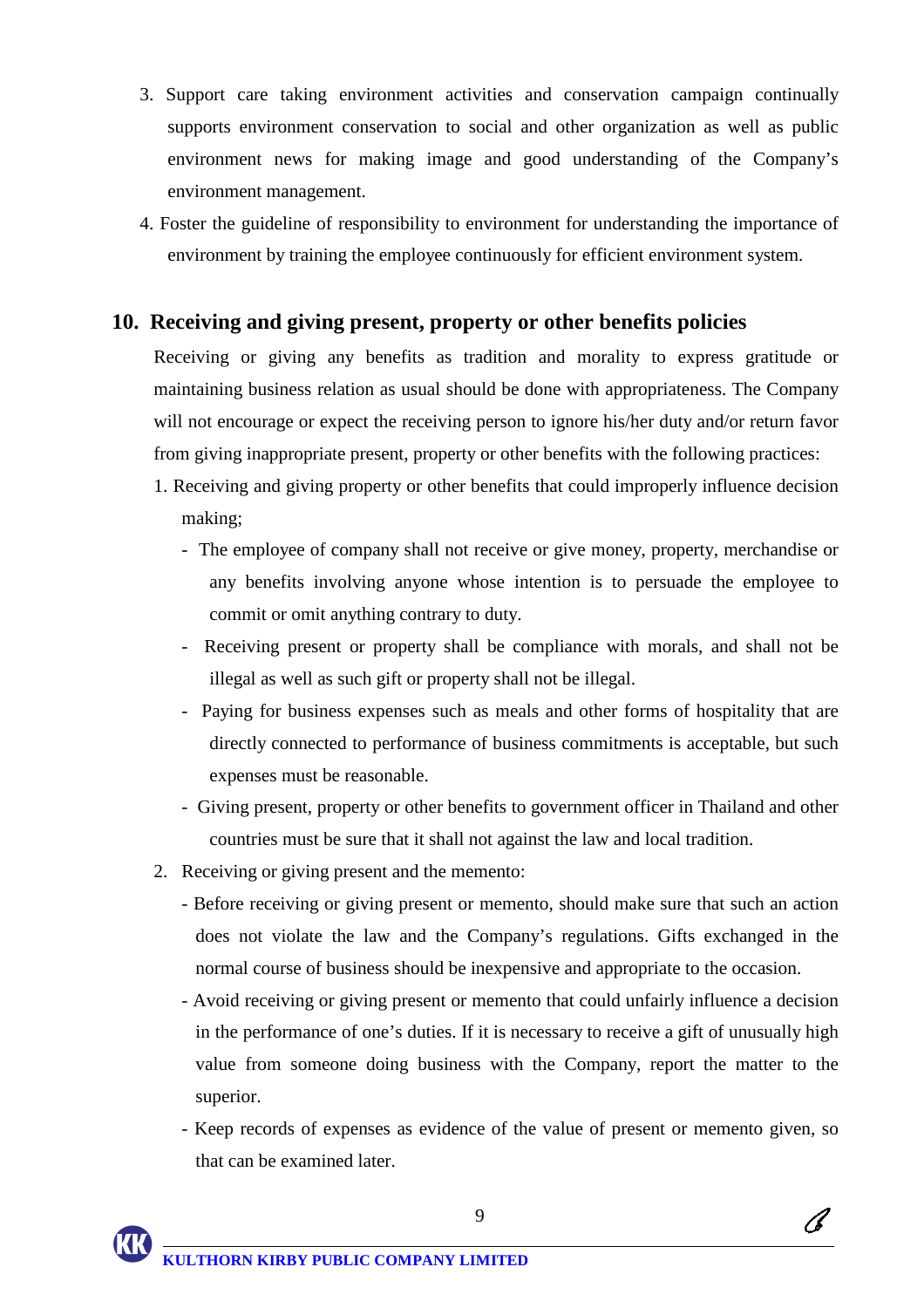- If the employee has been assigned or permitted by the superior to assist an outside agency, the employee may receive money, item, or present according to the guidelines or standards that agency has set.
- 3. Transactions with the government sector:
	- Conduct properly and honestly when in contact with government officials or agencies.
	- Always Comply with the laws, and customs of each place may have diverse conditions, procedures, or methods of proceeding.
	- Comply with the laws of each country or locality in matters pertaining to hiring government employees as consultants or employees of the Company. Such hiring must be transparent and appropriate.

#### **11. Corporate Social Responsibility Report / Sustainable Development Report**

The Company specified that there should be the corporate social responsibility report in place. At first, this report may be a part of the annual report and after that if the Company has more readiness, then such CSR report may be considered to be separated from the annual report.

#### **12. Non violation of the human right policies**

The Company emphasizes on human right as common practice, all employee shall not act or support violation the human right as follows:

- 1. Personal right and freedom:
	- The Company has policies that employee's personal information is the secret and shall not be sent or disseminated to unauthorized parties.
	- Disclosure or transfer of personal information only upon the owner's consent.
	- The human has right and freedom so long as not violate the right and freedom of others.
- 2. Equal treatment:

- The Company treats all employees equitable, no person shall be discriminated against regardless of race, nationality, language, religion, sex, age and education.
- The employee shows respect to and acceptance of others, and acts appropriate with job as the Company's regulation and tradition without disgrace.

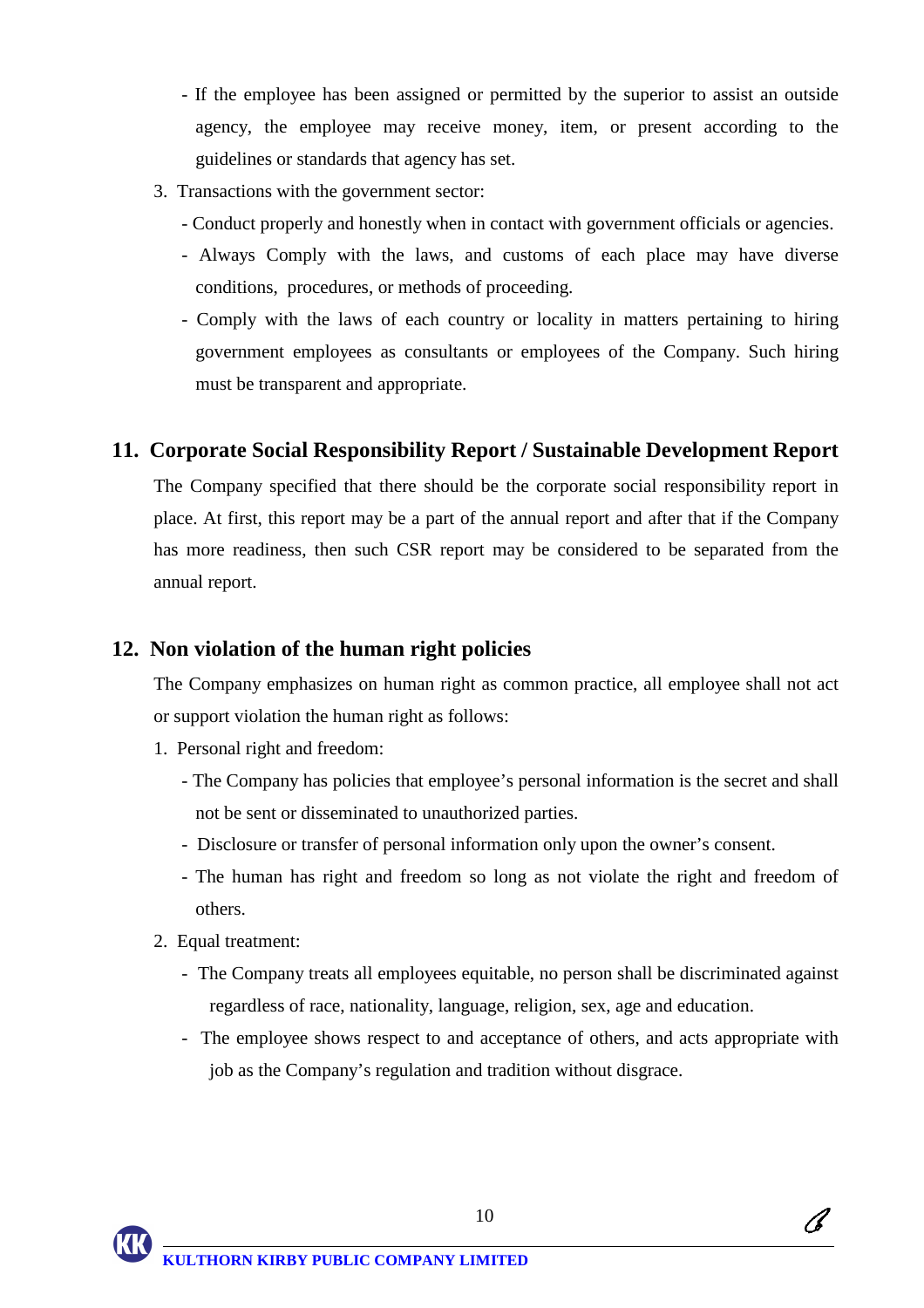- The Company has opportunity for the employee to show their capability by set appropriate remuneration and has opportunity for more education both in higher education, and short term/long-term training.
- Deliberation related to hiring and judgment of performance should be accurate and fair.
- When performing the work, avoid expressing opinions that have to do with differences of physical and mind, race, nationality, language, religion, sex, age, education, or any other attribute likely to cause conflict.
- Contribute to making the work environment free of oppression and injustice.
- The employee shows respect and tolerance for each other's opinions.

#### **13. Opinion or suggestion**

The Board of Directors emphasize on stakeholders' participation in reinforcement of the Company's operation and permanency by disclosure related important information to stakeholders sufficiently and transparent. The Company provides channels to stakeholders for giving opinion and suggestion that are usefulness and added value for the Company. Stakeholders could send the letter as address shown on the Company's website (www.kulthorn.com) in a part of "Contact Us"

## **14. Procedures and methods on "Notifying the information on misconduct and the protection of the informant"**

The Company adheres to good corporate governance principles and encourages its employees to examine and oversee any action which is against the corporate governance principles, ethics, rules and regulations of the Company, laws or any action which might cause damages to the Company The employee can find the method on informing the clue and the protection of the informant from the company' regulation hand book and through public relations media of the Company, by Intranet System. If such action is found, the employee can notify the clue on misconduct behavior to the Company by sending document and/or evidence to the President and/or Vice President. Human Resources Division. Such document and/or evidence may be sent by the employees themselves or via the postal service, however name and surname of the sender must also be notified for convenience on enquiry and/or contact for more information.

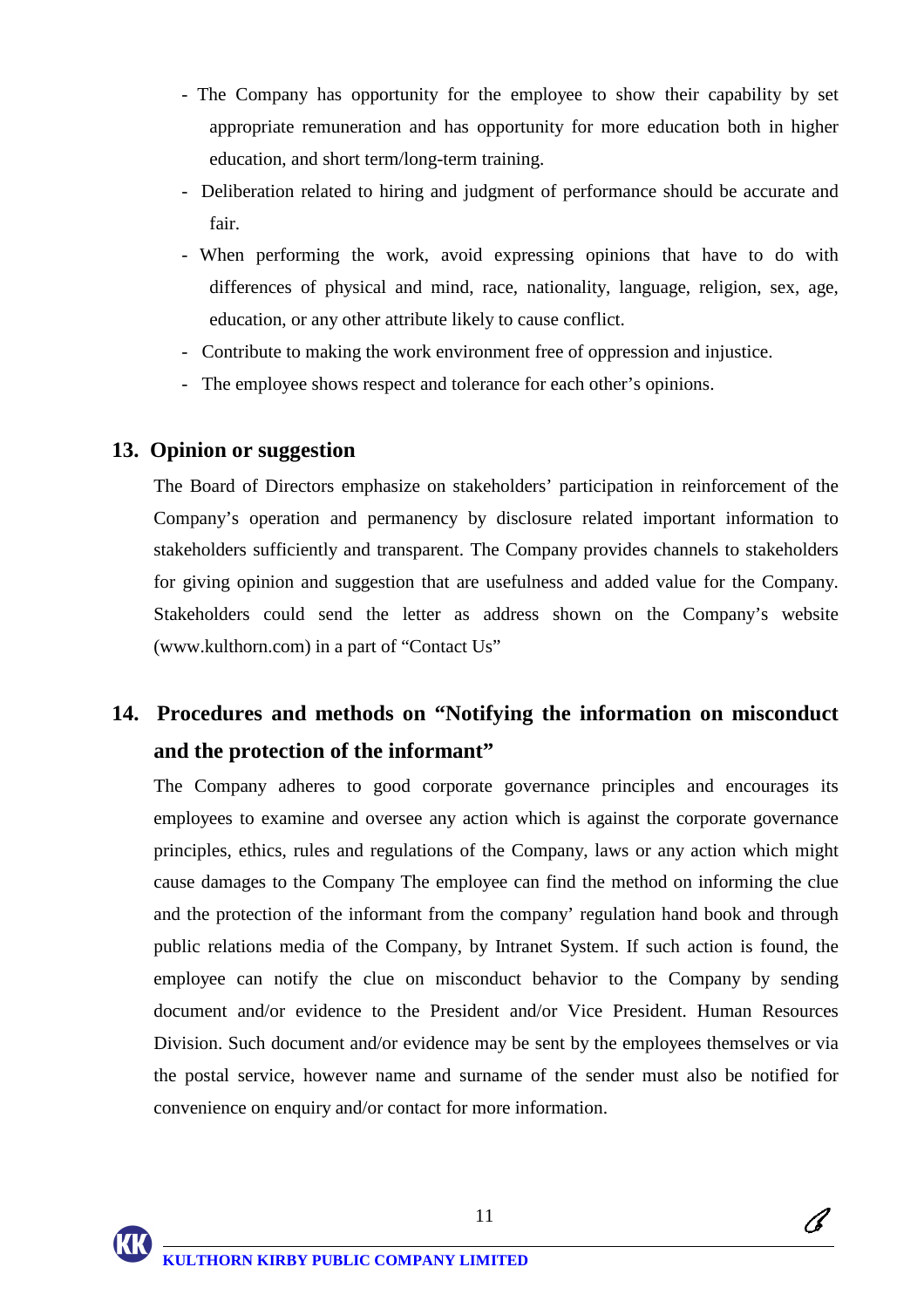Shall then investigate and analyze such matter and if it is found that it has factual basis, it shall be sent to the meeting which the President in Chairman of the meeting for further consideration together with all concerned executives.

The Company shall protect the employee who notifies such information (the informant or whistle blower) by not disclosing the name of the informant to any person. Only the President and/or Vice President. Human Resources Division shall know such information. (If the name has not been identified, this matter shall not be considered).

#### **15. Ethics of the Directors and the Executives**

The Company wishes its directors and executives to express their intentions on performing the Company's business operations with transparently and morally as well as perform their duties pursuant to the ethical standards on integrity, with carefulness and cautiously for benefits of the shareholders and the stakeholders. Hence, the ethics which shall be used as operating guidelines for the directors and the executives have been specified as follows:

- 1. To perform the Company's business operations with integrity, fairness, transparent and morality.
- 2. To perform their duties with fullest capacity to maximize benefits of the Company.
- 3. To perform duties by compliance with laws, rules and regulations concerning business operations.
- 4. To have the independence in making decision and their actions must be based on the righteousness basis.
- 5. To perform duties by avoiding the conflicts of their own interests with the Company's benefits so that the management tasks can be effectively achieved.
- 6. Must not have any benefits or interests in any business made with the Company or in any business which is regarded as the competition with the Company, irrespective of directly or indirectly.
- 7. To keep the confidential information of the Company and the stakeholders from leaking to non-relevant people that might cause damages to the Company or the stakeholders.
- 8. Refuse to use Company's information to buy shares for personal benefits or to leak Company's information to outsiders for their benefits.

 $\overline{a}$ 

A